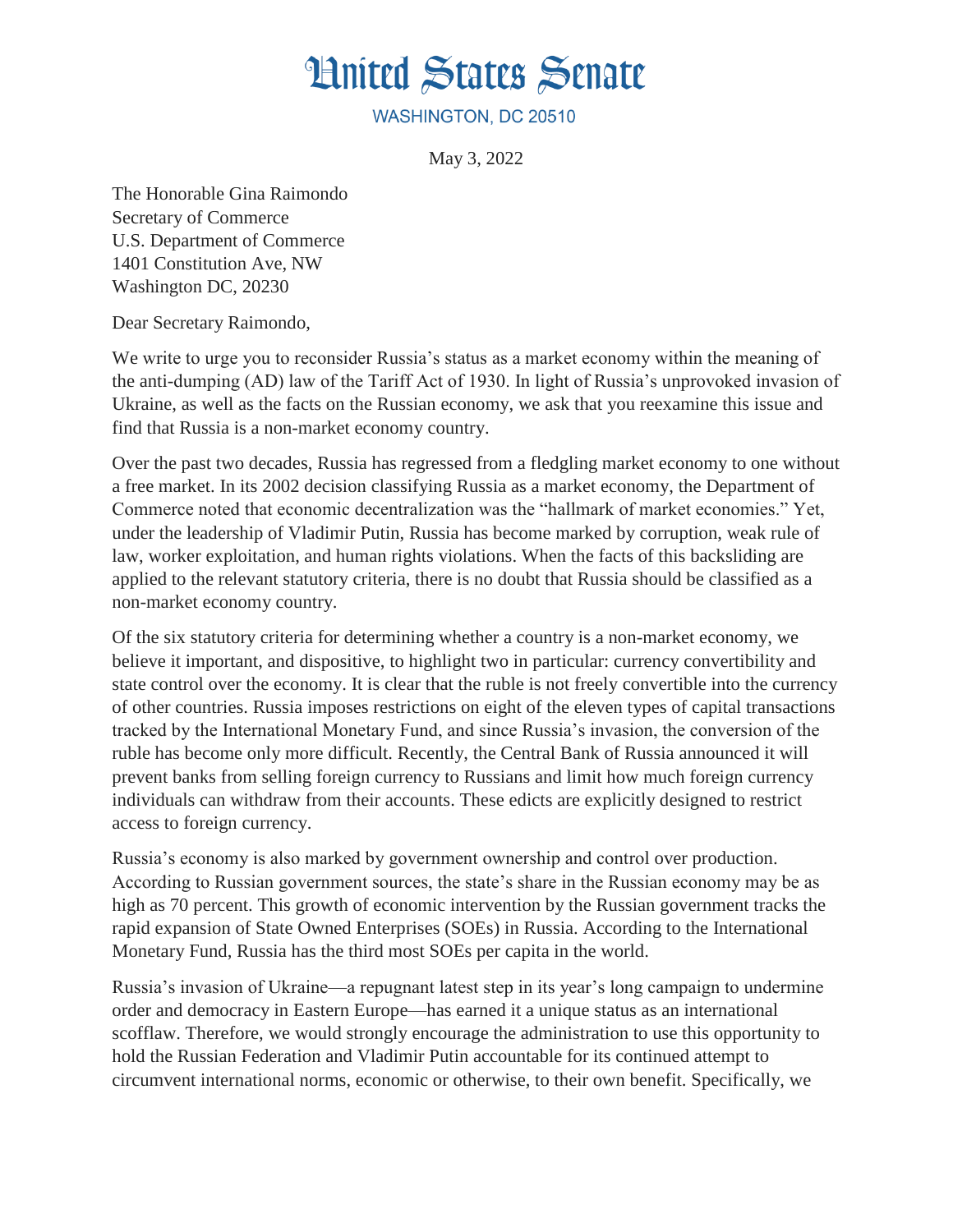note that pursuant to the antidumping law, the Department of Commerce "may make a determination [of non-market economy status] at any time."

We believe that time is now and that the facts clearly support this reclassification. Thank you for considering our request, and we appreciate your attention to this important matter.

Sincerely,

Rob Portman Sherrod Brown

**James Lankford** Mike Braun United States Senator United States Senator

Angus S. King Jr. Todd Young United States Senator United States Senator

(length It

Chuck Grassley **Richard Blumenthal** United States Senator United States Senator

leed Jac **United States Senator** 

MANY

United States Senator United States Senator

Wilson Dames

assicly, M.D.

Bill Cassidy, M.D. United States Senator